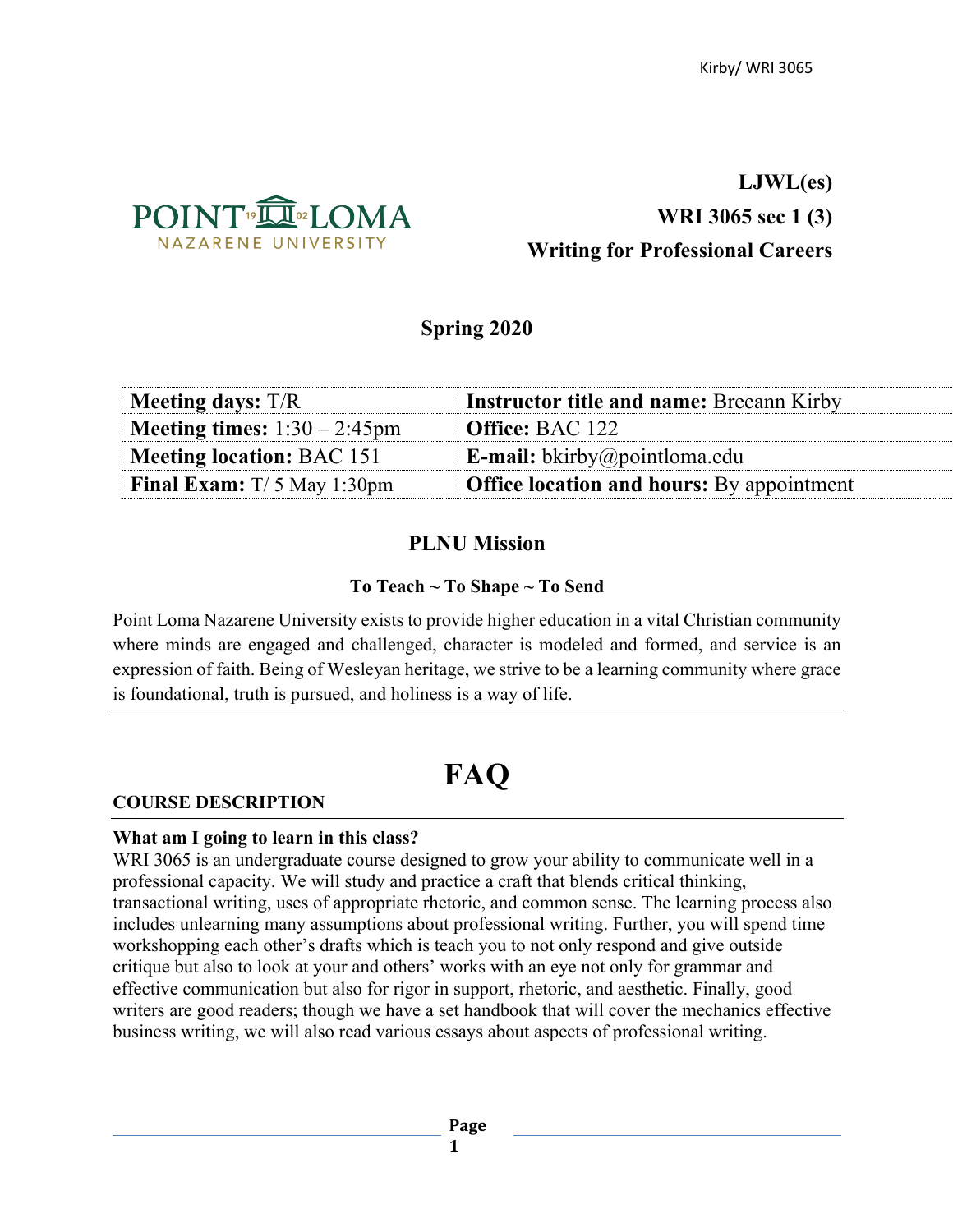#### The **Writing Program Learning Outcomes** are as follows:

1. Apply artistry and advanced skills in various forms and genres of writing;

2. Demonstrate knowledge of the conventions and terminology of various forms and genres of writing;

3. Engage in writing and editorial processes in a professional environment;

4. Present written work to live audiences, demonstrating strategies for audience engagement and oral communication.

#### The **Course Learning Outcomes (CLO)** for this class are as follows:

1. Identify appropriate transactional writing styles for specific professional situations.

- 2. Analyze professional writing to determine efficacy for target audience.
- 3. Craft a variety of transactional texts appropriate for audience and purpose.

4. Format texts in a genre-appropriate and professional manner for submission to workshop and publication.

## **Why do I have to take this class?**

The short answer is that unless you are a writing major, you don't have to take this class. The better answer is that this class will make you a better critical thinker and writer—skills you can take from the classroom into many areas of your life. Being able to read, analyze, synthesize, and write effectively gives you agency<sup>1</sup> in whatever field you may enter.

## **REQUIRED TEXTS AND RECOMMENDED STUDY RESOURCES**

#### **What do I have to buy for this class?**

- 1. Roman, Kenneth and Joel Raphaelson. *Writing that Works.* Harper Collins, 2000. ISBN: 9780060956431
- 2. Printouts from Canvas as well as your essays— plan your money accordingly (~\$50).
	- a. You will make copies of various pieces in your portfolios for the class to workshop b. Part of your grade will be printing out some essays on Canvas, annotating them, and turning them in to me.
- 3. Pocket folder (not a three-ring binder) to turn in your work.
- 4. Various office supplies (highlighters, pens, stapler, Scotch tape, paper for notes)

*\*\*In the interest of lightening the financial burden of college education, I have placed our additional readings on Canvas rather than constructing a course reader. It is your responsibility to PRINT these texts out for annotation purposes and bring them to class. PLNU COPYRIGHT POLICY Point Loma Nazarene University, as a non-profit educational institution, is entitled by*  law to use materials protected by the US Copyright Act for classroom education. Any use of *those materials outside the class may violate the law.\*\**

## **Are there any resources I can use online and/or on campus to help me?**

Yes. The following are a few of my favorites.

**The Writers' Studio** is located in Bond Academic Center, room 159 http://www.pointloma.edu/experience/academics/schools-departments/departmentliterature-journalism-modern-languages/writers-studio.

 $<sup>1</sup>$  The ability to act with power and authority.</sup>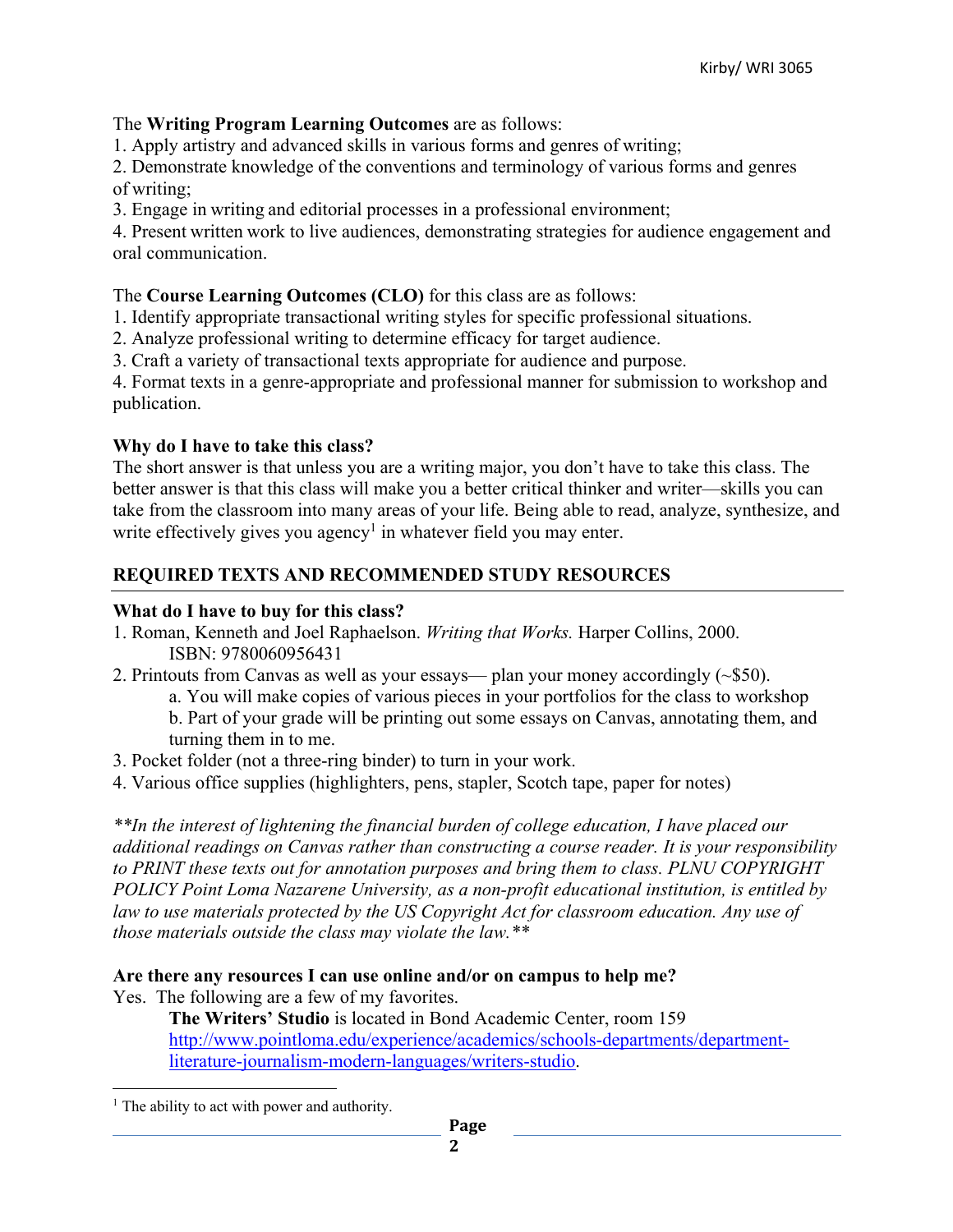**The Library** has not only many books but also databases that allow you to do specific searches for any topic you want. Further, it also contains very helpful librarians who can assist you.

**Canvas** will contain this syllabus, the assignments, some readings, and other fun sundries throughout the semester. Sometimes you might have to print them for class. Please check Canvas regularly.

**OneLook** is an online database of dictionaries www.onelook.com.

**Wikipedia** is an online encyclopedia www.wikipedia.org. Though this site can have errors from time to time, it is a wonderful place to look up any person, place, or event you encounter in your reading that you do not know. While I love Wikipedia for its ability to quickly provide information, DO NOT use this as a source for your papers. **Me** I am available to answer any questions you may have. You can schedule appointments to see me in class or email me—**please include "WRI 3065" in the subject** line of your emails to me.

#### **ASSESSMENT AND GRADING**

#### **How do I pass this class?**

- 1. Come to class
- 2. Do all the assignments
- 3.Turn them in on time

#### **What specifically does that look like?**

We're going to learn about what transactional writing looks like in the professional world and then create pieces of your own that you can then take with you when you graduate as a portfolio for things like a job, internship, or graduate program.

That's a lot to pack into a semester course that meets for about an hour a few days a week. But we're going to give it the clichéd good college try by writing often. Writing skill is like a human muscle, if you exercise it regularly, it gets strong and doing the work gets easier.

Some of the writing will be your creating a portfolio of work that presents your "brand" and professional presence in the world with the idea that you will be able to use this portfolio or pieces from it to apply (as stated above) for a job, an internship, or a graduate degree. Some of your writing will be a portfolio of transactional writing that is specific to your current career aspirations. With this portfolio, I aim for you to gain proficiency in types of writing that you might actually produce once you've moved into your post-bachelor career. Some things will be universal—everyone needs to know how to write a professional email. But some things will be specific to your career goals, and you will find out what those things are. Not everyone will write a fundraising letter—I never have; not everyone will write grants—I've written many.

However, with all the writing we will do, the main thing is that you get your ideas clearly down on paper. So even if you end up in 20 years writing a memo that you didn't write in this class, you'll know how to find examples of memos and how to express your ideas well. That last one is the hard part: expressing ideas on paper. I emphasize revision and process because most of us need to produce what Anne Lamott calls "shitty first drafts" before we can see where our ideas need work. You will write a lot of "shitty first drafts" in this class. And you will help each other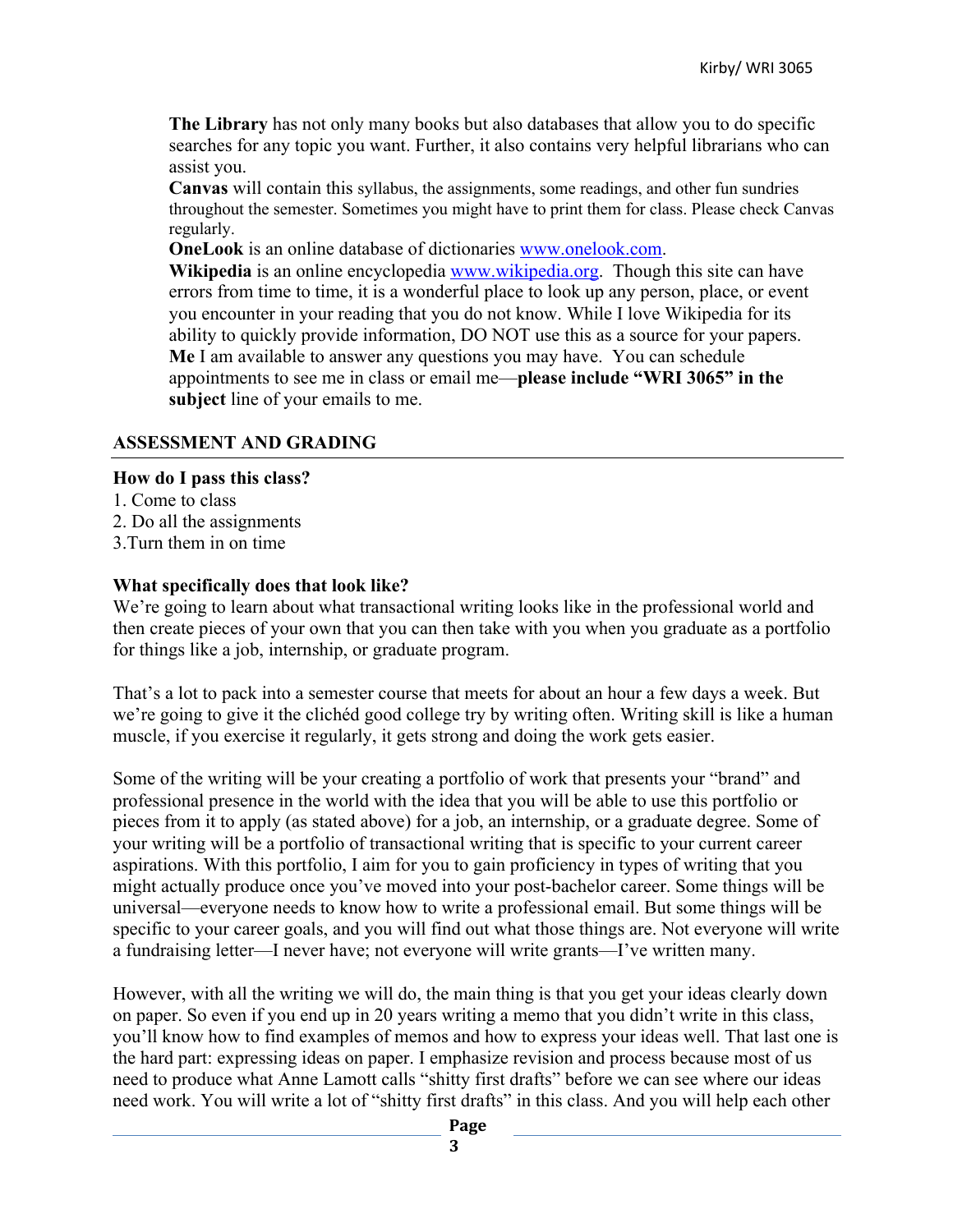find the good ideas, the clever sentences, and solid descriptions within those drafts, turning those first drafts into coherent and engaging final products. In those initial versions of a piece, you may not have perfect grammar, that's okay—no writer ever does. In the process of revision, the grammar gets cleaned up.

Writing is less like chipping away at a marble sculpture to reveal a finished piece and more like a caterpillar transforming into a butterfly: the end product may look nothing like your first draft. But the first draft carried all the source ideas (the DNA if you will) that lets you break your piece down to primordial goo and rebuild it as a butterfly.

There will be some sort of writing due every week. This isn't to scare you but to let you know the pacing of the writing. Some assignments may have more than one due date. The first date is for you to turn in something that you think is the best you could do while the second date is for a final submission after you've worked with your peers on it.

#### **So does this mean that my first drafts can be some stream of consciousness string of text I wrote during chapel right before class?**

Nope. That is not a first draft. That is what my writer friend calls "draft 0" and I call "spew." That in-chapel, quick putting down of your ideas is a NECESSARY part of writing, but not the "shitty first draft" that others can work with. Going back to our caterpillar/butterfly analogy: a caterpillar may look nothing like a butterfly, but it's still a viable organism—it can live and breathe on its own. Your first draft needs to look like a caterpillar.

#### **Okay that's all fancy words and images but what does that practically look like in my busy life as a college student? What's the bare minimum I can get away with in a draft?** Unless done in class, you first draft needs to be

a. Typed and double spaced in the appropriate format (formatting can vary depending on the piece you are writing (e.g. a grant vs a memo; however, if no formatting is specified, the default is MLA);

b. Demonstrate you have been thinking about what you are writing about;

c. Be free of typos.

#### **Ha! So I do have to have perfect grammar in my first draft!**

No. Typos are not grammar mistakes. Typos are ignoring the things that you already do proficiently in your writing on social media, email, and texting. Things like not putting a period at the end of a sentence Or not capitalizing my name, which is breeann Kirby (another typo is spelling my name wrong—or your name, for that matter). Or when you are writing.<sup>2</sup> You need to have complete thoughts. Typos are one of my HUGE pet peeves. They are not just mistakes but a sign of disrespect to me and your peers who will be working with your writing. Most typos can be easily caught if you read through your paper at least once before you turn it in (pro tip: read your paper out loud. You'll catch a lot of stuff that way.) Because no one is a perfect proofreader, I will allow one typo every page (meaning if you have a five-page paper, you may have up to five typos total on any of the pages in that work).

<sup>&</sup>lt;sup>2</sup> Note the three typos here.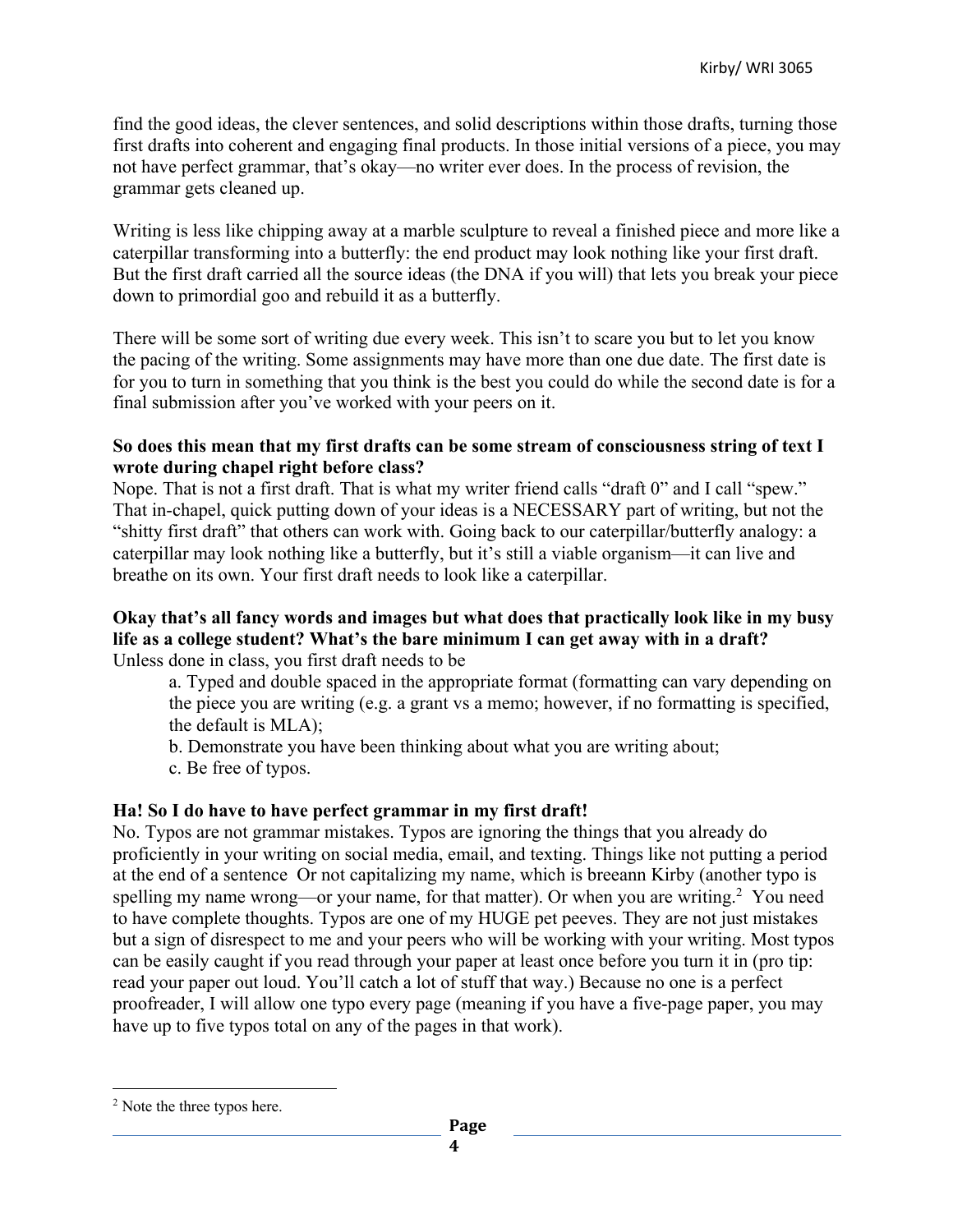#### **What are the specific assignments?3**

- **Contract (7%)** You will write a contract for your grade in WRI 3065 and then reevaluate it twice in the semester.
- **Personal Portfolio (20%)** You will save EVERY bit of writing and revision you've done in this class, organize it by date and submit it at the midterm as a portfolio of your work and progress as a writer. If you want to know what you need to put in the portfolio, look at the assignments listed below.

**Memo: Application Proposal (3%)** You will write an email formatted like a memo explaining what specific job/internship/graduate program you are shaping your pieces in your personal portfolio around.

**LinkedIn Account (7%)** You will set up a LinkedIn account.

**Master Resume/CV (4%)** You will construct a master resume or curriculum vitae, depending on the organization you wish to apply to.

**Cover Letter (2%)** You will write a cover letter that will accompany a resume/CV on a job application.

\*\***Statement of Purpose (3%)** If you are contracted for an A, you will write a statement of purpose (SOP).

**\*/\*\*Biography (1%)** You will write your biography.

**Professional Portfolio (26%)** You will save EVERY bit of writing and revision you've done in this class, organize it by date and submit it at the final as a portfolio of your work and progress as a writer. If you want to know what you need to put in the portfolio, look at the assignments listed on this page.

**Memo: Types of Professional Writing for Your Chosen Career (3%)** You will send me an email memo that lists the types of writing that are done in your chosen career path. From that list you will put together your Action Plan/Proposal.

**Action Plan/Proposal (7%)** You will write an action plan for how you intend to choose material for and create your professional portfolio

**Three to Five Individualized Pieces (13%)** Your professional portfolio will be unique to you. For example if you are a scientist, your professional portfolio might include a **grant proposal, a research paper,** and **scientific protocol.** The number of pieces you will include in this proposal will depend on the types of projects you would do for your career, but you will at least create three. For the sake of clarity, I call these pieces Thing  $W$  (W = workshop), Thing 1, and Thing 2.

**\*/\*\*Revision (3%)** If you are on an A or B contract, you will revise 2 (for A) or 1 (for B) of your Things for your final portfolio.

**Workshop and Critiques (10%)** You will be divided into groups to workshop each other's profession pieces. For each of you, we will workshop one piece as a class (THING W); everyone no matter your grade contract must attend the workshops and give verbal feedback. Everyone on an A or Bcontract will be required to write a 300-word memostyle critique of each THING W (so you will write 21 of these). If you are contracted for an A grade, you will also workshop the other two THINGs of your group via Canvas (an additional  $4 - 6$  critiques).

**Presentation of THING W (7%)** You will do a short presentation of your professional piece of

<sup>3</sup> \* denotes a B grade assignment/ \*\* denotes an A grade assignment.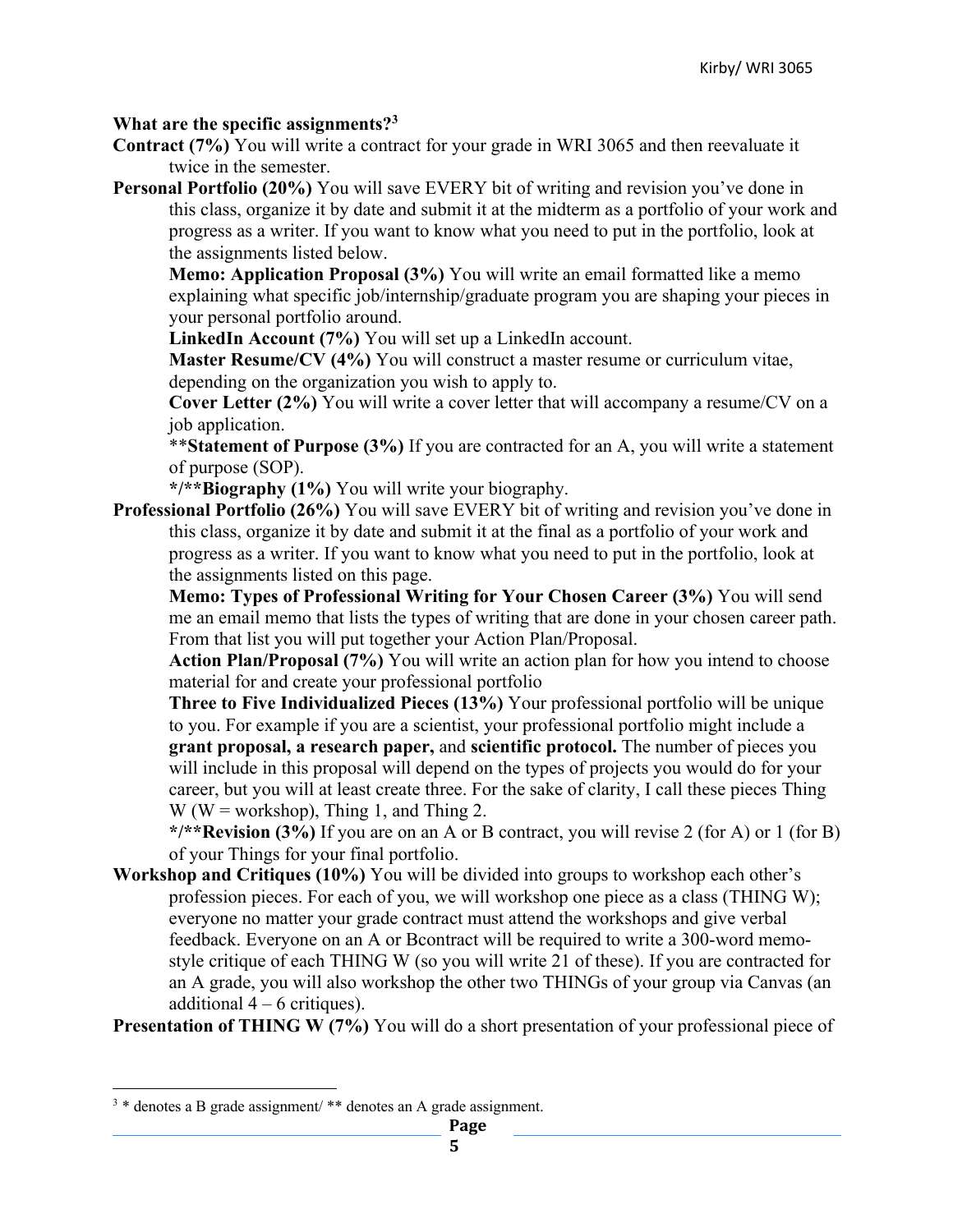writing that you've chosen to workshop in class. This presentation will let us know what kind of writing your piece is, how it connects to your profession, what are its goals, and a rubric as to how we are to critique it (the rubric will be a handout attached to your Thing W).

- **Midterm Presentation Personal Portfolio (10%):** You will present your personal portfolio, taking us through your LinkedIn account and explaining where you are interested in applying and how your portfolio meets their requirements.
- **Final Presentation Exam Professional Portfolio (10%):** You will present your professional portfolio of writing to the class, explaining your chosen vocation and the types of writing needed for that vocation.
- **In-Class Work and Participation (10%):** Because writing is a process, you must engage in that process to get anything out of it; meaning, you must interact with the instructor and the other students in class and via email (when appropriate) as well as engage in the thinking/writing/drafting/revision process. Those who are contracted for an A or B will have some specific additional small assignments due to count towards this percentage. All of you must talk and offer considered feedback in workshops to participate. If you wish to earn your participation grade, you must have a good attitude; you must read all of the readings; and you must speak out. Make it your goal to come up with one good thought for every class and to share it. By doing so, you will be prepared for any reading quizzes I will give. **Also, you must put your phones on silent when you enter the classroom; use of phones will not be permitted unless you have an academic accommodation.**

Further, sometimes I may SPEAK information in class that is important. It is your responsibility as an active class participant to take notes. I often will use class discussion as a place to clarify how to do a certain writing assignment. This discussion may not appear on Canvas or a PowerPoint presentation. Thus, your taking good notes is important for your success in the class.

Much of the work we will do in this class is cooperative. You should think of all your writing and speaking for and in class as public, not private, discourse. **By continuing in this class, you acknowledge that your work will be viewed by others in the class.**

Respect in class is a must. This classroom is a safe space. As we discuss and analyze works that may address potentially emotional topics, we will encounter many different viewpoints within the class. In order to be a good participant in this class, you must be sensitive to your fellow learners. As we share ideas, personal insults and comments will not be tolerated. I will ask you to leave if you cannot be kind. If you aren't sure how to phrase your opinion, please ask me. The best rule to follow: **be kind.**

*\*For all of these assignments, further instructions will be given on Canvas and/or in class\**

#### **How will I know my grade in the class?**

Because writing is a process, I want you to be able to engage in your work, taking the tools you learn from each piece you produce into the next without worrying about how many points you might lose on an individual piece of prose. To eliminate grade anxiety, I've set this course up on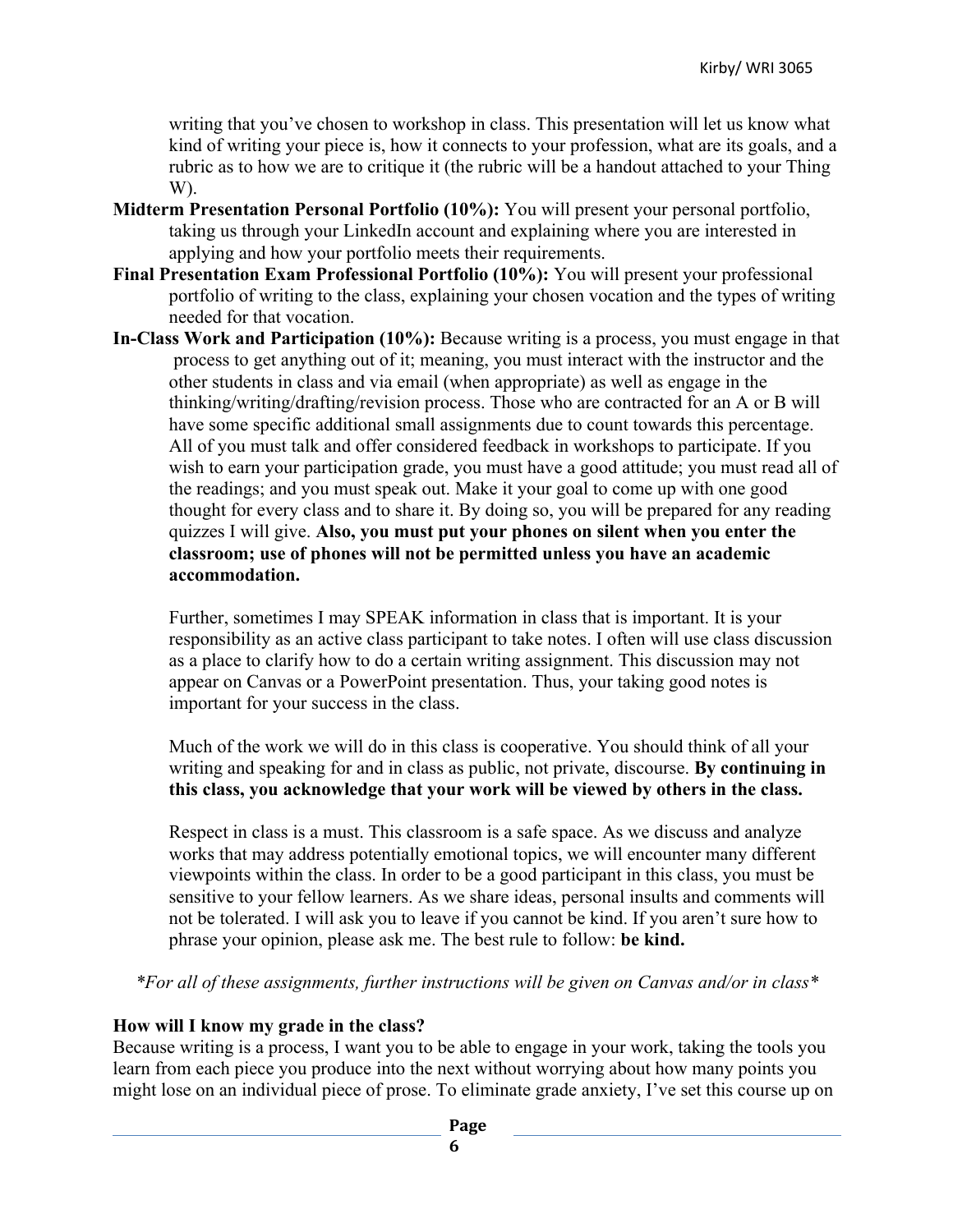a contract grading model. This model means that you can choose which grade you would like to earn right now at the beginning of the semester and then allocate your time wisely to earning that grade. Though you will not get an individual score on your papers, I will give you one opportunity to redo the work if it does not meet contract standards. This redo is due back to me the next day the class meets.

Everyone defaults to a C-contract which is earned entirely on the basis of what you do—on your conscientious effort and participation. **This grade does not come from my judgment about the quality of your writing; but rather, your engagement with the process and whether or not you demonstrate that you are attempting to use the tools focused on in the specific essay** (I will have detailed instructions for each essay on CANVAS). However, grades higher than C are predicated on my judgment of your writing and completion of few extra assignments. A and Bwork is determined on your extra effort and engagement as well as the stellar quality of your writing.

If you are interested in a grade lower than a C, please meet with me to discuss your options.

## **To earn a C (75%) grade in this class, you will**

- 1. attend class regularly, missing no more than 3 classes this semester;
- 2. come to class on time (being late to class 3 times counts as one absence);
- 3. write a contract at the beginning of the semester with your grade;
- 4. contribute to class discussion and participate in designated in-class activities;
- 5. read every essay/book chapter assigned;

6. give thoughtful peer feedback during class workshops and work faithfully with your groups on other collaborative tasks (e.g., sharing papers, commenting on drafts, peer editing, in-class activities, answering peer questions—included a formal critique of the people in your group's resume/CVs and biographies);

7. make substantive revisions when the assignment is to revise—extending or changing the thinking or organization—not just editing or touching up;

8. meet due dates and writing criteria for all the writing assignments (except those designated A or B assignments);

- 9. submit your portfolios with writing assignments in it;
- 10. attend an individual conference with me;
- 11. present your Thing W to the class;

.

- 12. present your personal portfolio at the midterm;
- 13. present your professional portfolio at the final.

*\*For a grade of C+, you will be an active and positive contributor to our classes, offering a respectful spirit and coming up with insightful ideas and worthwhile feedback.*

I will not accept work that does not meet with the quality expected of a C. If you do not do C quality work, then I will not accept it. The fluctuation in the points scale allows that there can be variable effort and quality put in at the C level. Thus you can earn a C- or a C+.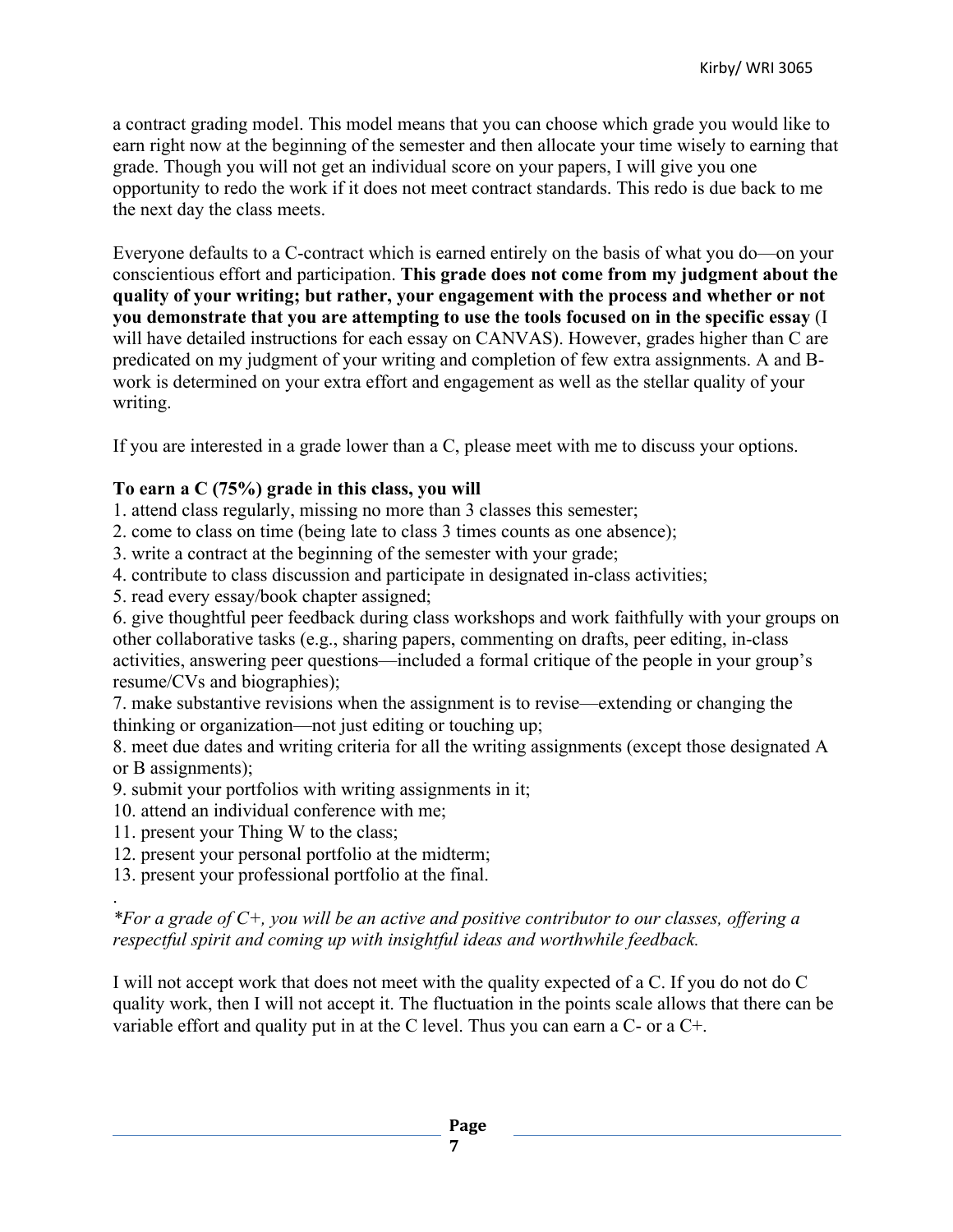#### **To earn a B (85%) grade in this class, you will do all the work for a C-contract at an excellent level as well as**

1. write a contract at the beginning of the semester with your grade and evaluate it twice during the semester;

2. in addition to the regular participation work, you will complete the "Petal Exercises," including writing seven short stories of your life;

- 3. write your biography;
- 4. revise one of your Things;
- 5. write formal critiques of every class member's Thing W (21 total).

. *\*For a grade of B+, you will be an active and positive contributor to our classes, offering a respectful spirit and coming up with insightful ideas and worthwhile feedback.*

I will not accept work that does not meet with the quality expected of a B. If you do not do Bquality work, then I will not accept it. The fluctuation in the points scale allows that there can be variable effort and quality put in at the B level. Thus you can earn a B- or a B+.

#### **To earn an A (100%) grade, you will do all the B work to a high level of excellence as well as**

1. turn in annotations for all the essays found on Canvas either electronically or in a physical printout;

2. write a handwritten letter to one of your colleagues;

- 3. create a statement of purpose for your professional portfolio;
- 4. revise two of your Things.
- 5. write formal critiques of the Things 1 & 2 for your colleagues in your group (6 total).

. *\*For a grade of A, you will be an active and positive contributor to our classes, offering a respectful spirit and coming up with insightful ideas and worthwhile feedback.*

I will not accept work that does not meet with the quality expected of an A. If you do not do A-quality work, then I will not accept it. The fluctuation in the points scale allows that there can be variable effort and quality put in at the A level. Thus you can earn an A- or an A (sorry there are no  $A + s$ , but you are all  $A + in$  my heart).

#### **It's halfway through the semester, and I haven't had any emails from you about my grade. How will I know if I am awesome? Should I be nervous?**

First, you are awesome! Never doubt that. Your grades do not make you an awesome person; how you engage in life does. But I know we all care about grades, so second, if you are doing the assignments according your contract and you have not heard from me about them, it means that you are doing a great job and are on track for your contracted grade. The only time I will initiate contact about your grade is if you are NOT meeting your contract. However, you are always welcome to ask me about your grade or performance in class at any time in the semester.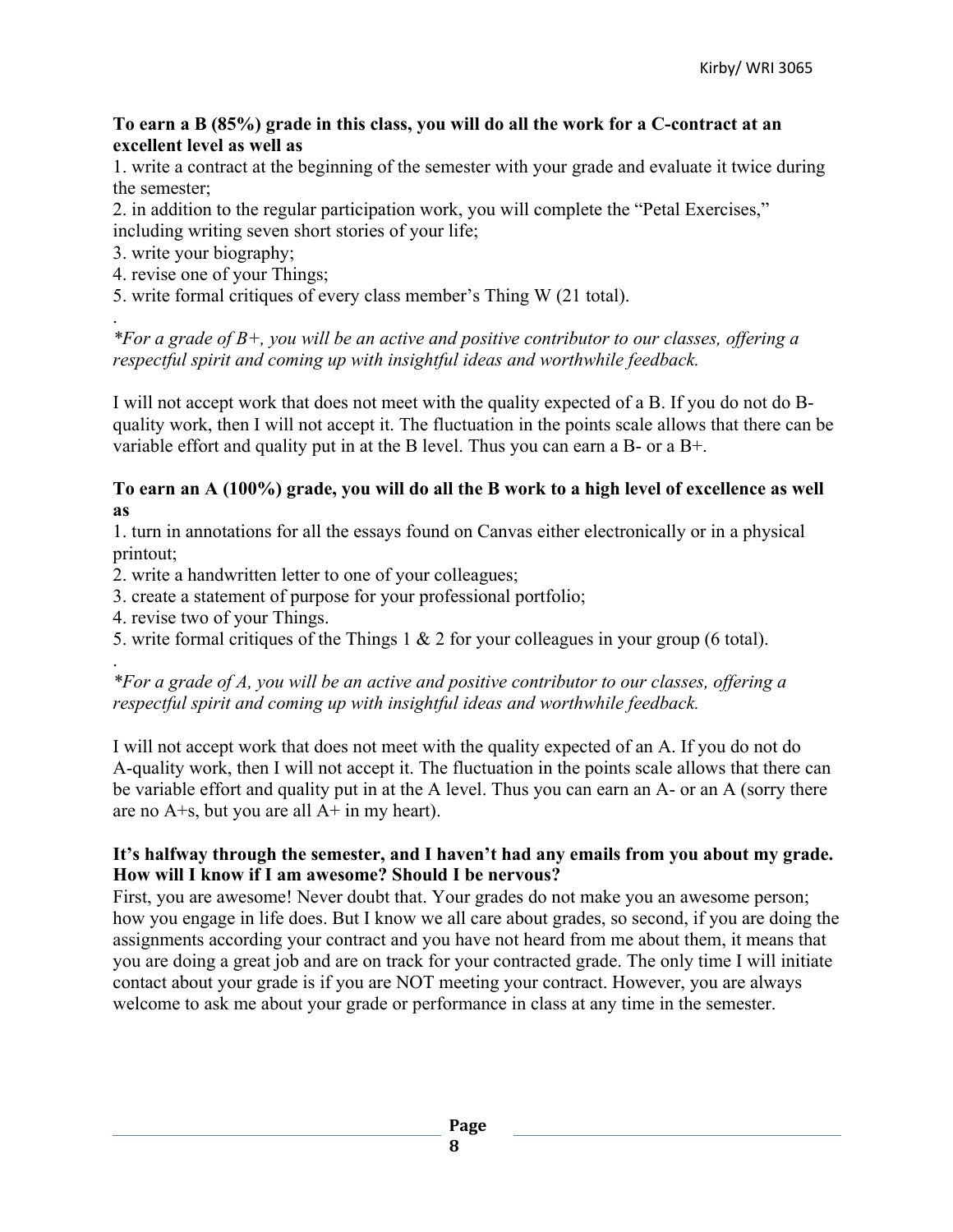| $\mathsf{A}$ | 93-100 Percent |
|--------------|----------------|
| $A -$        | 90-92          |
| $B+$         | 89-88          |
| B            | 87-83          |
| $B-$         | 82-80          |
| $C+$         | 79-78          |
| $\mathbf C$  | 77-73          |
| $C-$         | 72-70          |
| $D+$         | 69-68          |
| D            | $67 - 63$      |
| D-           | 62-60          |
| F            | Below 60       |

#### **Will you assign extra credit?**

During a given semester, opportunities for extra credit may arise. These assignments are often difficult. These tasks give you a chance to make up elements of our contract; therefore, they require *extra* effort.

#### **How do I contact you?**

At the top of the syllabus, all of my contact information is listed. In the subject line of your email, please indicate WRI 3065. If you don't, I will sweetly remind you to format your email correctly.

## **INCOMPLETES AND LATE ASSIGNMENTS**

## **What if I turn in a late assignment?**

All assignments are to be submitted/turned in by the beginning of the class session when they are due—including assignments posted in Canvas. Incompletes will only be assigned in extremely unusual circumstances.

That said, sometimes life happens. If you turn in a late assignment, you risk negating your contract. We will talk about this further as a class. Here is a space for you to make notes on what we decide: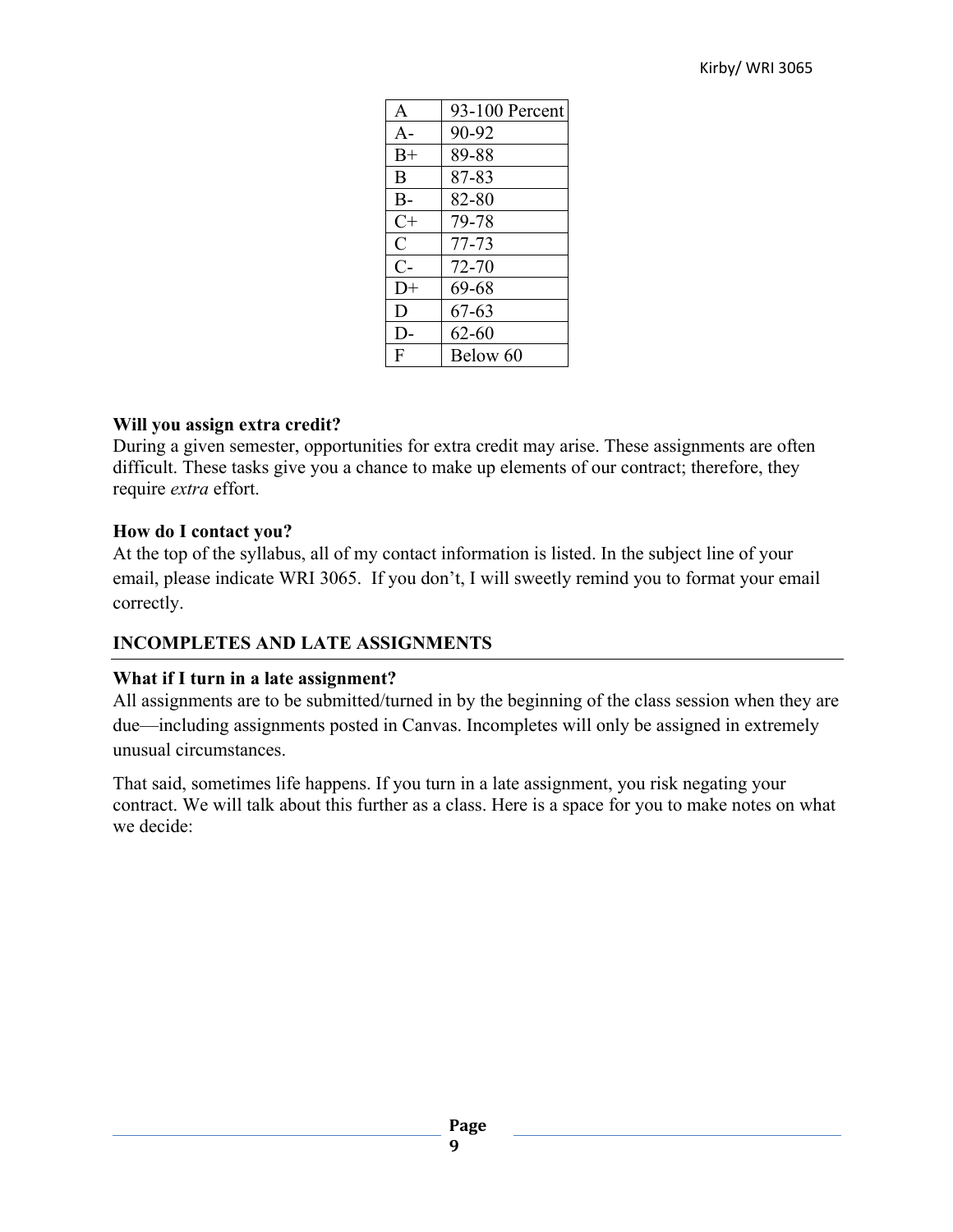#### **What if you don't accept an assignment?**

If your assignment does not meet the standard of our contract, I will hand it back to you. You will then have until the next class period to revise it to meet contract.

#### **What if I don't turn in an assignment at all?**

I will still like you. However, failing to do assignments (or adequately revising any ones I request) will result in a voided contract and a letter grade of D or F for the course. Of course, you should chat with me about any circumstances that maybe had you miss an assignment because we may be able to revise your contract to a satisfactory end.

## **PLNU ATTENDANCE AND PARTICIPATION POLICY**

#### **What if I have to miss a class?**

You must attend class to pass the class. However, I do understand that emergencies do come up. If you do choose to miss class, you are responsible for the material covered and assignments given/due. You must get this information from another *student* (not your instructor). Class work is a privilege for those students who choose to come to class. They may decide to share what we did with you if you ask nicely. Also, you must be prepared for the next class you attend. "I didn't know what to do because I missed last class" is not an acceptable excuse.

## As PLNU notes,

*Regular and punctual attendance at all classes is considered essential to optimum academic achievement. If the student is absent from more than 10 percent of class meetings, the faculty member can file a written report which may result in de-enrollment. If the absences exceed 20 percent, the student may be de-enrolled without notice until the university drop date or, after that date, receive the appropriate grade for their work and participation.* 

See Academic Policies in the Undergraduate Academic Catalog.

You may be absent **three class sessions without question**. Wise students will not use up allowable absences early-on for fickle purposes, however. A total of four **absences** may result in a letter's reduction in the course grade. A total of six absences may result in failure of the course. Three times of arriving late or exiting class early will equal one absence. You should not depend on doctors' or deans' excuses to bail you out. The built-in allowances are there to cover such needs, so plan carefully and do not use up your allowed absences early in the semester. **Please talk to me and e-mail me about extended illness, emergencies and absence for official university business.** Students in traveling groups that **represent the university** should meet with me during the first week of classes to review the group's travel schedule and its impact in WRI 3065. Students who are absent from six class sessions within the first five weeks (without legitimate reasons communicated promptly to the professor via e-mail) should expect to be **automatically and officially de-enrolled** from the course. I warn students via e-mail of impending de-enrollment after five absences.

Distracting and disruptive behavior will be considered an absence.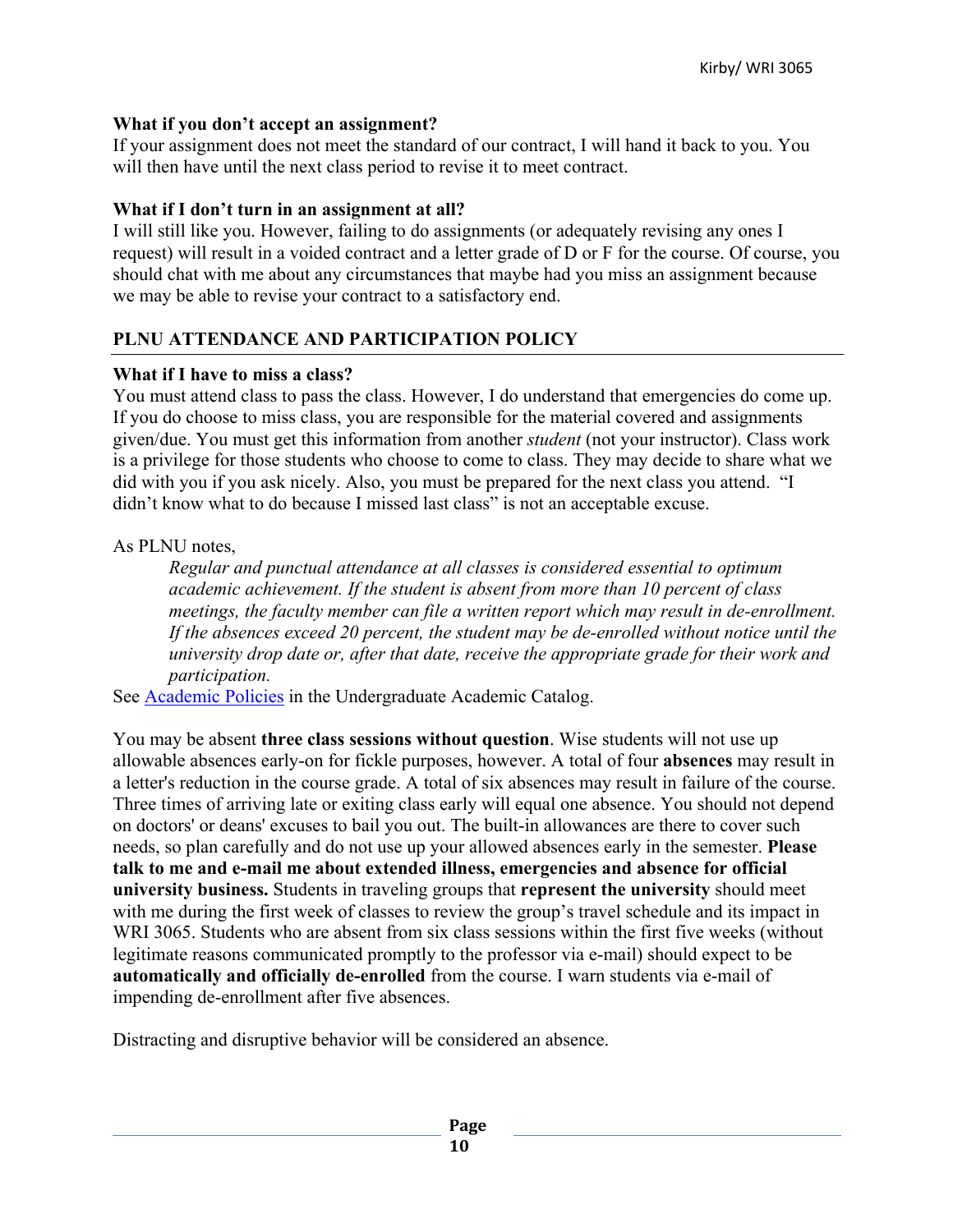## **FINAL EXAMINATION POLICY**

Successful completion of this class requires taking the final examination **on its scheduled day**. The final examination schedule is posted on the Class Schedules site. No requests for early examinations or alternative days will be approved.

## **PLNU ACADEMIC HONESTY POLICY**

#### **What if I want to use other people's writing in my writing?**

As Solomon wisely noted, "There is nothing new under the sun." Thus, it is perfectly okay to reference other texts (written or visual) in your own writing. However, you must give credit to any ideas or sentences that are not originally yours or aren't common knowledge. To omit doing this action is an act of plagiarism. Writing is often collaborative, and writers share and borrow from each other all the time (just as I did from other PLNU faculty when I wrote this syllabus). There are ways to do this that are acceptable (such as taking suggestions from a professor or a peer), but there are also ways to use other people's ideas or words in a way that is considered plagiarism (such as passing off somebody else's work—even just a sentence—as your own). We will discuss this further in class.

Plagiarism of any kind will not be tolerated. Any word or idea that is not your own must be cited correctly. As explained in the University Catalog,

*Students should demonstrate academic honesty by doing original work and by giving appropriate credit to the ideas of others. Academic dishonesty is the act of presenting information, ideas, and/or concepts as one's own when in reality they are the results of another person's creativity and effort. A faculty member who believes a situation involving academic dishonesty has been detected may assign a failing grade for that assignment or examination, or, depending on the seriousness of the offense, for the course. Faculty should follow and students may appeal using the procedure in the university Catalog.*

See **Academic Policies** for definitions of kinds of academic dishonesty and for further policy information.

If you aren't sure if you are plagiarizing (you sweet, naïve thing), check out the information on the university cheating and plagiarism policy at

http://catalog.pointloma.edu/content.php?catoid=8&navoid=864

Or you can visit PLNU's library which also has an excellent tutorial on how to avoid plagiarism.

Finally, you can always talk to me. If you're wondering if you may have paraphrased too closely, be sure to ask before you turn in the assignment. You will not be penalized if you ask first.

## **PLNU ACADEMIC ACCOMMODATIONS POLICY**

#### **What if I need some extra help in your class?**

While all students are expected to meet the minimum standards for completion of this course as established by the instructor, students with disabilities may require academic adjustments,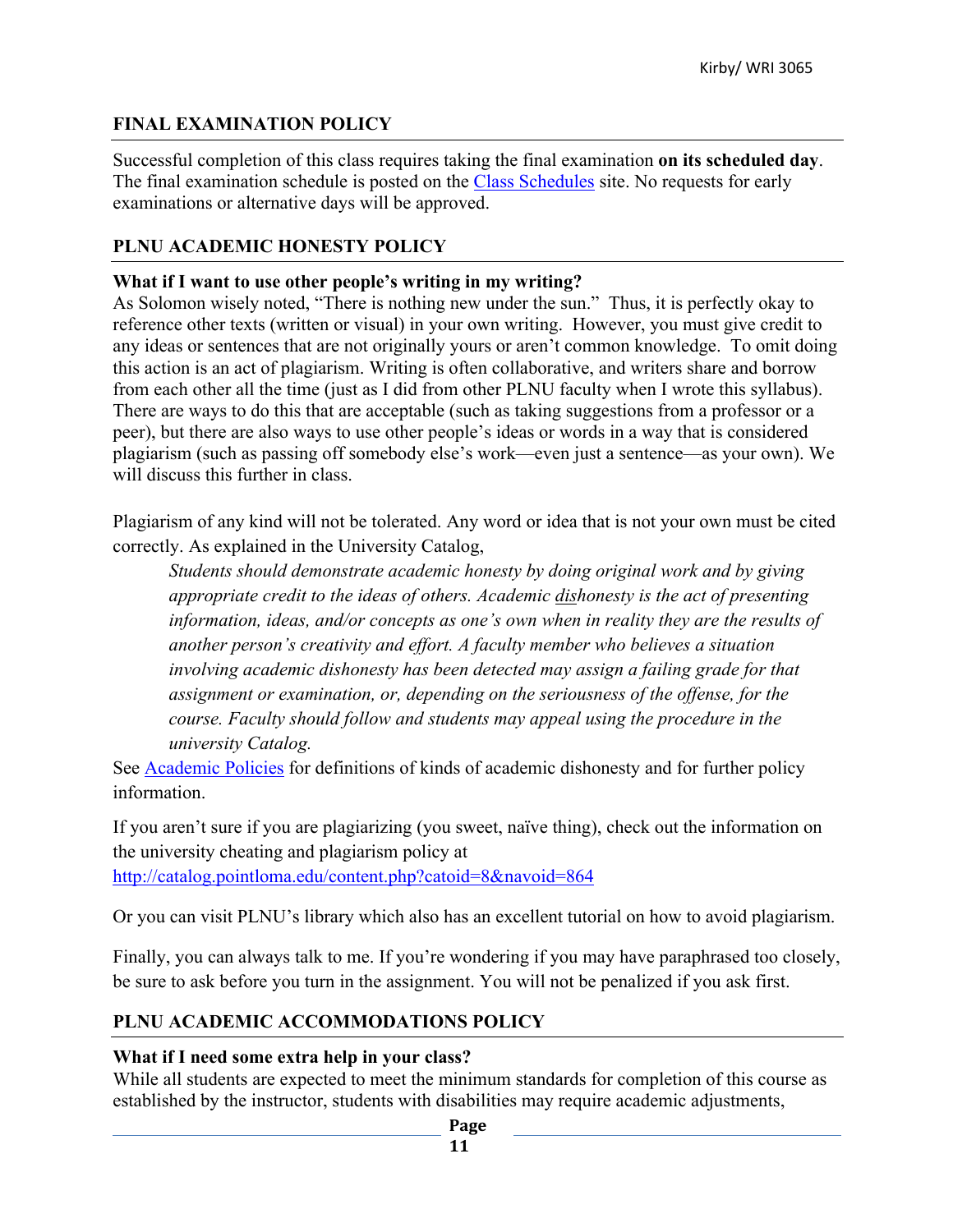modifications or auxiliary aids/services. At Point Loma Nazarene University (PLNU), these students are requested to register with the Disability Resource Center (DRC), located in the Bond Academic Center. (DRC@pointloma.edu or 619-849-2486). The DRC's policies and procedures for assisting such students in the development of an appropriate academic adjustment plan (AP) allows PLNU to comply with Section 504 of the Rehabilitation Act and the Americans with Disabilities Act. Section 504 (a) prohibits discrimination against students with special needs and guarantees all qualified students equal access to and benefits of PLNU programs and activities. After the student files the required documentation, the DRC, in conjunction with the student, will develop an AP to meet that student's specific learning needs. The DRC will thereafter email the student's AP to all faculty who teach courses in which the student is enrolled each semester. The AP must be implemented in all such courses.

If students do not wish to avail themselves of some or all of the elements of their AP in a particular course, it is the responsibility of those students to notify their professor in that course. PLNU highly recommends that DRC students speak with their professors during the first two weeks of each semester about the applicability of their AP in that particular course and/or if they do not desire to take advantage of some or all of the elements of their AP in that course.

> **This syllabus is a contract. If you continue in this course, then you agree to comply with the class policies as stated here.**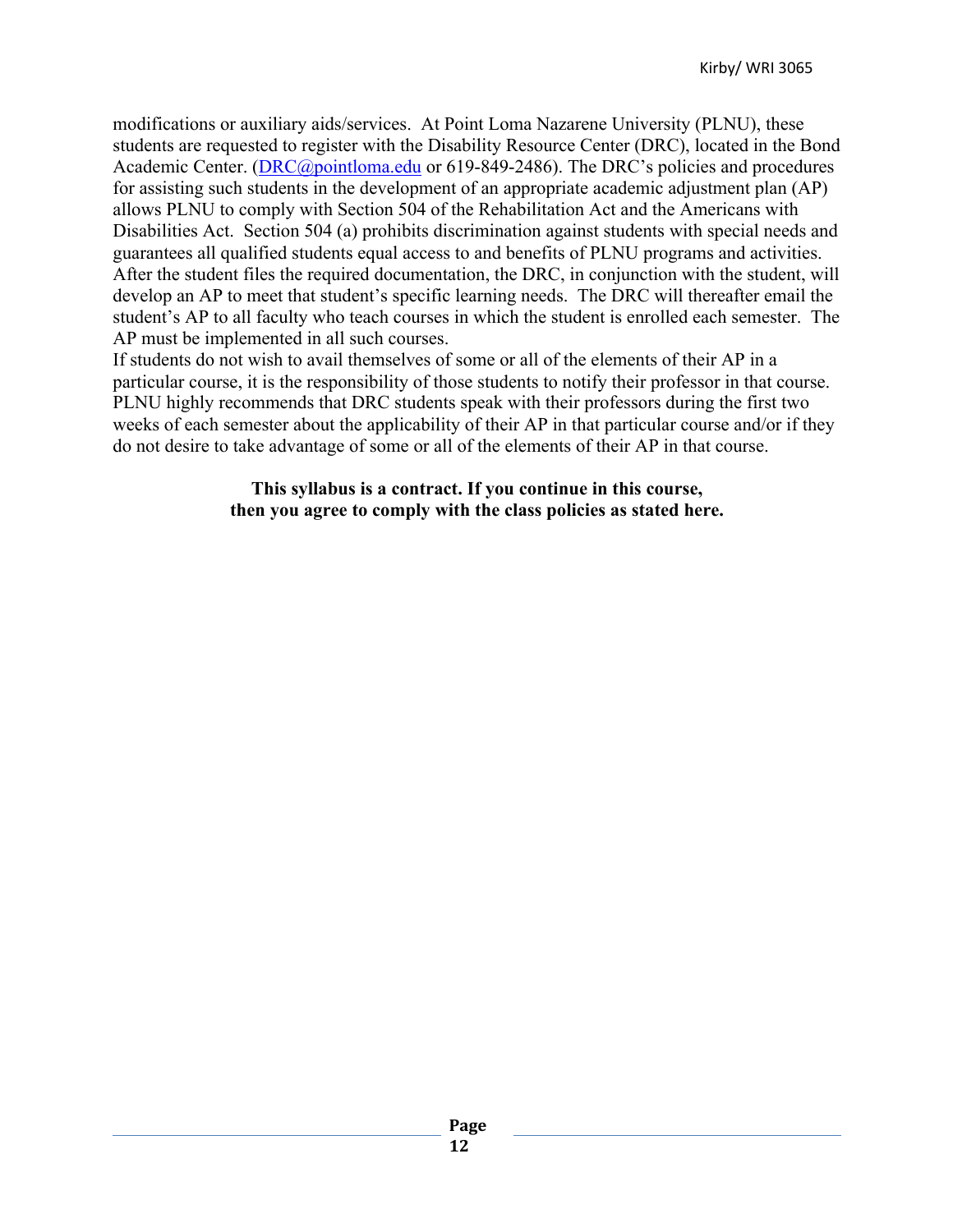#### **COURSE SCHEDULE AND ASSIGNMENTS**

#### **Schedule**<sup>4</sup>

\*Subject to Change as needed to facilitate course goals.\* \*\*Readings and assignments are due on the date listed.\*\* \*\*\*WW denotes readings from *Writing That Works.*\*\*\* \*\*\*\*(Canvas) denotes readings can be found on Canvas in PAGES section.\*\*\*\*

#### **Week 1**

| <b>16 January</b> | Syllabus/Getting to Know You |  |
|-------------------|------------------------------|--|
|                   |                              |  |

#### **Week 2**

| 21 January | <b>Contract Writing (Canvas)</b>                                      |
|------------|-----------------------------------------------------------------------|
| 23 January | <i>WW</i> Chapter 1 "Writing that Works"                              |
|            | Bolles What Color Is Your Parachute Chapter 5 "Self-Inventory Part 2: |
|            | The Flower Exercise" (pp. $47 - 62$ ) (Canvas)                        |
|            | *DUE: Petals $1 \& 2$ exercises                                       |
|            | <b>DUE:</b> Rough Draft Contract                                      |

#### **Week 3**

| 28 January        | WW Chapter 2 "Don't Mumble—and Other Principles of Effective<br>Writing"                  |
|-------------------|-------------------------------------------------------------------------------------------|
|                   | Bolles What Color Is Your Parachute Chapter 5 "Self-Inventory Part 2:                     |
|                   | The Flower Exercise" (pp. $63 - 83$ ) (Canvas)<br>*DUE: Seven Stories (Petal 3 exercises) |
| <b>30 January</b> | <b>GUEST: Anne McColl</b>                                                                 |
|                   | Bolles What Color Is Your Parachute Chapter 5 "Self-Inventory Part 2:                     |
|                   | The Flower Exercise" (pp. $85 - 99$ ) (Canvas)                                            |
|                   | <b>DUE:</b> Questions for Anne McColl                                                     |
|                   | *DUE: Petals $4 & 5$ exercises                                                            |
|                   | <b>DUE:</b> Contract (revised)                                                            |
|                   |                                                                                           |

**Week 4**

| 4 February | <i>WW</i> Chapter 5 "Memos and Letters That Get Things Done"          |
|------------|-----------------------------------------------------------------------|
|            | Bolles What Color Is Your Parachute Chapter 5 "Self-Inventory Part 2: |
|            | The Flower Exercise" (pp. $100 - 119$ ) (Canvas)                      |
|            | *DUE: Petals 6 & 7 exercises                                          |

<sup>4</sup> Note: I reserve the right to change the syllabus as needed to facilitate our course goals. You will receive notification of these changes; after which time, you are responsible for required material.

Disclaimer: This class is taught at the college level; therefore, reading materials may be adult and/or controversial in connotation and/or denotation. The purpose of presenting such material is to expose you to various viewpoints viewpoints that will act as sources for discussions. For this reason, no alternate materials will be provided.

Final Disclaimer: You will write A LOT. Writing is a muscle that must be exercised. Every week, there will be a writing assignment of at least 1 to 3 pages.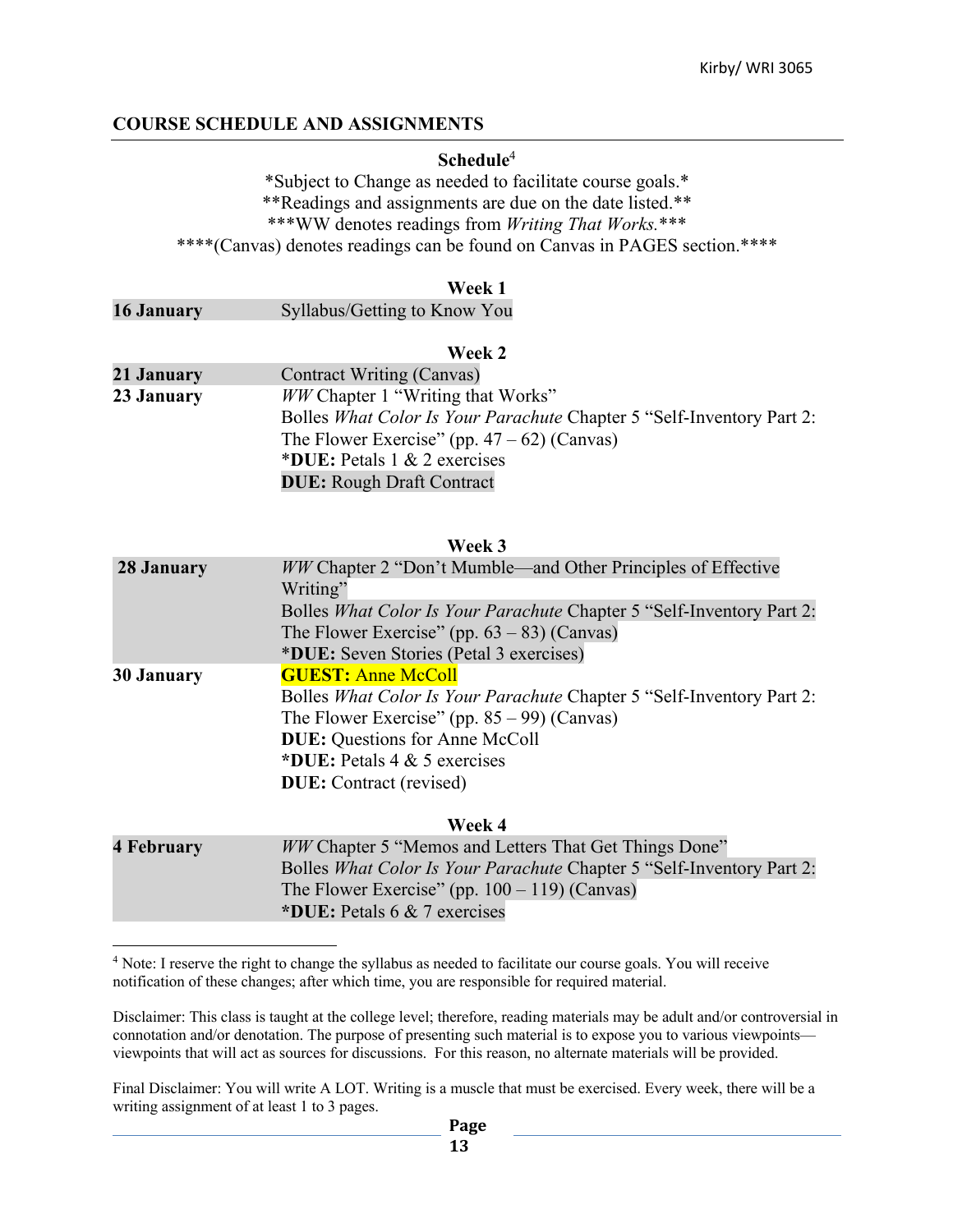| <b>6 February</b> | Bolles <i>What Color Is Your Parachute</i> Chapter 7 "Google is Your New   |
|-------------------|----------------------------------------------------------------------------|
|                   | Resume" (pp. 141 – 163) (Canvas)                                           |
|                   | <b>DUE:</b> Memo – Proposal for Personal Portfolio (email with attachment— |
|                   | what types of documents you need for applying)                             |
|                   |                                                                            |

#### **Week 5**

| 11 February | <i>WW</i> Chapter 3 "I Love My Computer"             |
|-------------|------------------------------------------------------|
|             | WW Chapter 4 "E-mail—the Great Mailbox in the Sky    |
|             | <i>WW</i> Chapter 11 "Writing a Resume"              |
|             | <b>DUE:</b> Draft Resume/CV (3 paper copies)         |
|             | <b>DUE:</b> Draft Cover Letter (3 paper copies)      |
| 13 February | <b>WORKSHOP</b>                                      |
|             | <b>DUE:</b> Critiques for Resume/CV and Cover Letter |

#### **Week 6**

| <b>18 February</b> | <i>WW</i> Chapter 13 "Making It Easy to Read" |
|--------------------|-----------------------------------------------|
|                    | WW Chapter 12 "Editing Yourself"              |
| 20 February        | <i>WW</i> Chapter 6 "Writing for an Audience" |
|                    | <b>DUE:</b> LinkedIn Profile                  |
|                    | */**DUE: Biography                            |

#### **Week 7**

| 25 February | <b>GUEST: Karen Seehaus</b>                            |
|-------------|--------------------------------------------------------|
|             | <b>DUE:</b> Questions for Karen Seehaus                |
|             | <b>**DUE:</b> Statement of Purpose                     |
| 27 February | <b>MIDTERM Personal Portfolio Presentation</b>         |
|             | <b>DUE:</b> Personal Portfolio (includes revised work) |

#### **Week 8**

| 3 March | <b>MIDTERM Personal Portfolio Presentation</b>         |
|---------|--------------------------------------------------------|
|         | <b>DUE:</b> Personal Portfolio (includes revised work) |
|         | */**DUE: Reflection on Contract                        |
| 5 March | <b>MIDTERM Personal Portfolio Presentation</b>         |
|         | <b>DUE:</b> Personal Portfolio (includes revised work) |
|         |                                                        |

## **Week 9 9 – 13 March SPRING BREAK – NO CLASS**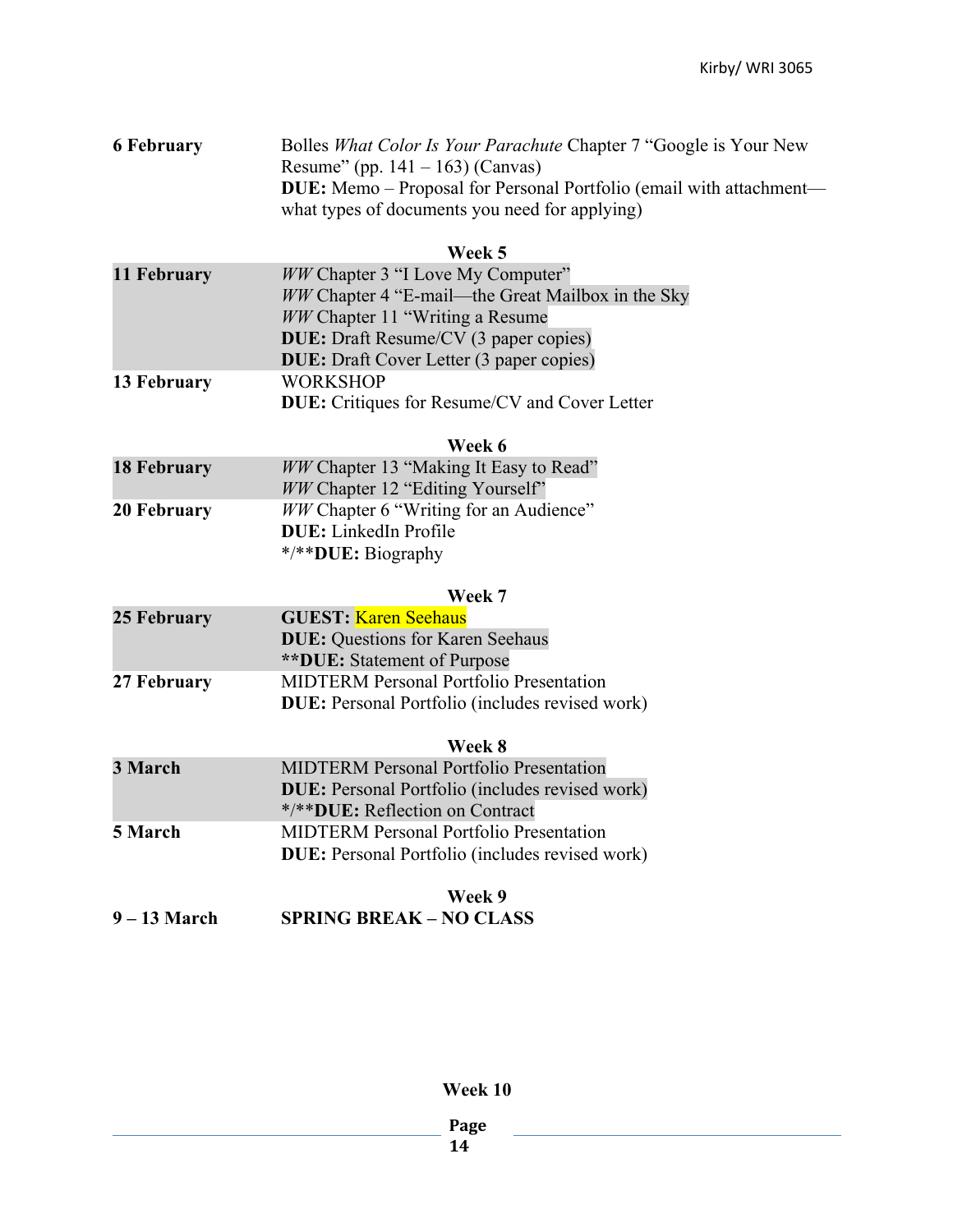| 17 March | <b>Guest: Geoff Ledford</b><br><b>WW Chapter 7 "Plans and Reports That Make Things Happen"</b><br><b>DUE: Questions for Geoff Ledford</b><br>**DUE: Handwritten Note to Classmate (take a picture and email<br>attachment to me)<br><b>DUE:</b> Email that discusses the type of writing used in your chosen career |
|----------|---------------------------------------------------------------------------------------------------------------------------------------------------------------------------------------------------------------------------------------------------------------------------------------------------------------------|
| 19 March | WW Chapter 8 "Recommendations and Proposals That Sell Ideas"<br><b>DUE:</b> Draft Plan/Proposal for Professional Portfolio (paper copy)<br>Week 11                                                                                                                                                                  |
| 24 March | <b>CONFERENCES</b>                                                                                                                                                                                                                                                                                                  |
| 26 March | <b>CONFERENCES</b>                                                                                                                                                                                                                                                                                                  |
|          |                                                                                                                                                                                                                                                                                                                     |
|          | Week 12                                                                                                                                                                                                                                                                                                             |
| 31 March | <b>Guest Speaker - Michelle Kessler, Digital Marketing Qualcomm</b>                                                                                                                                                                                                                                                 |
|          | <b>DUE:</b> Professional Email with Attachment Plan/Proposal for Professional<br>Portfolio (revised)                                                                                                                                                                                                                |
| 2 April  | WW Chapter 10 "Coping with Political Correctness"                                                                                                                                                                                                                                                                   |
|          | WW Chapter 9 "Asking for Money"                                                                                                                                                                                                                                                                                     |
|          | <b>PRESENTATION:</b> Group 1 Thing W                                                                                                                                                                                                                                                                                |
|          | <b>DUE:</b> Thing 1 drafts to Canvas Group                                                                                                                                                                                                                                                                          |
|          | <b>DUE:</b> Thing W Group 1                                                                                                                                                                                                                                                                                         |
|          | Week 13                                                                                                                                                                                                                                                                                                             |
| 7 April  | <b>PRESENTATION:</b> Group 2 Thing W                                                                                                                                                                                                                                                                                |
|          | <b>WORKSHOP GROUP 1</b>                                                                                                                                                                                                                                                                                             |
|          | <b>DUE:</b> THING W Group 2                                                                                                                                                                                                                                                                                         |
| 9 April  | <b>NO CLASS</b>                                                                                                                                                                                                                                                                                                     |
|          | <b>**DUE:</b> Critiques Thing 1                                                                                                                                                                                                                                                                                     |
|          | Week 14                                                                                                                                                                                                                                                                                                             |
| 14 April | <b>PRESENTATION:</b> Group 3 Thing W                                                                                                                                                                                                                                                                                |
|          | <b>WORKSHOP GROUP 2</b>                                                                                                                                                                                                                                                                                             |
|          | <b>DUE:</b> THING W Group 3                                                                                                                                                                                                                                                                                         |
|          | <b>DUE:</b> Thing 2 drafts to Canvas Group                                                                                                                                                                                                                                                                          |
| 16 April | <b>PRESENTATION:</b> Group 4 Thing W                                                                                                                                                                                                                                                                                |
|          | <b>WORKSHOP GROUP 3</b>                                                                                                                                                                                                                                                                                             |
|          | <b>DUE:</b> THING W Group 4                                                                                                                                                                                                                                                                                         |
|          |                                                                                                                                                                                                                                                                                                                     |